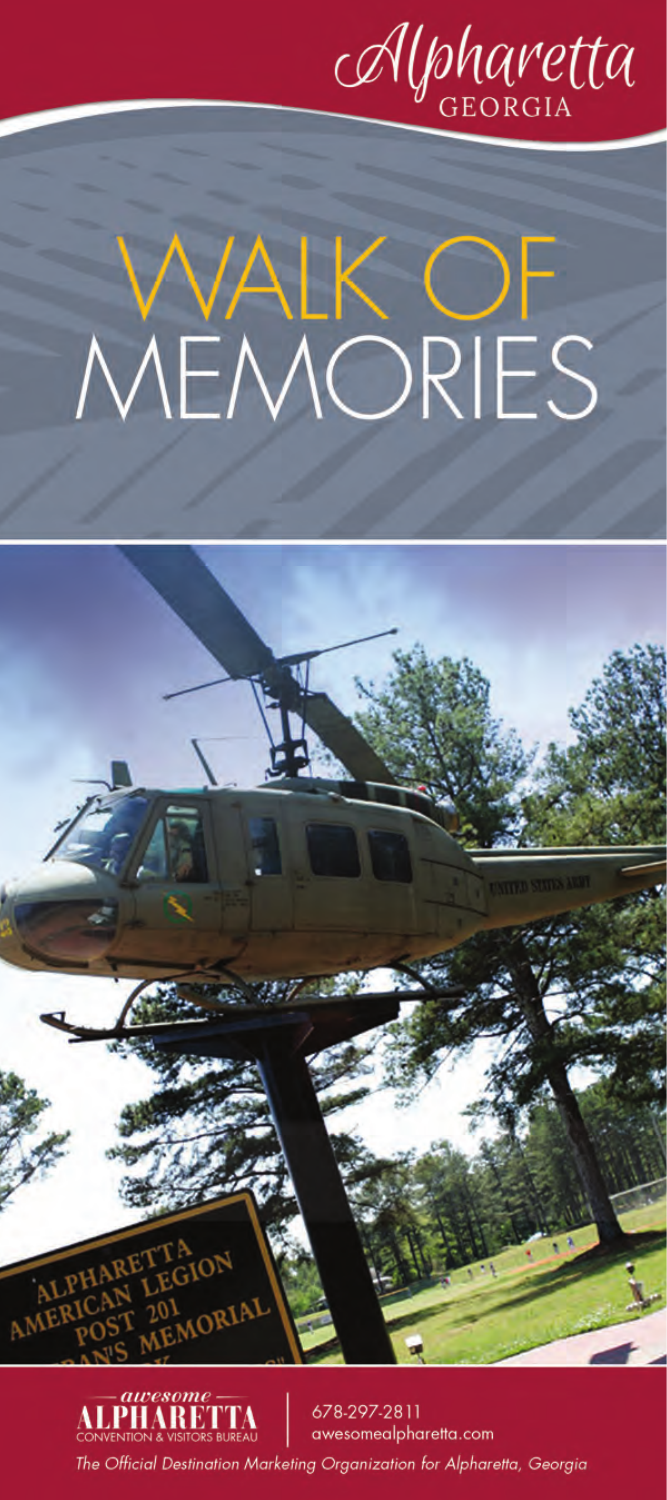

# REMEMBER A WALK TO

Come to Alpharetta, Georgia to celebrate the heritage that allows us the freedoms we experience each and every day. Remember that freedom is never free. Gather the family for a visit to the Walk of Memories located at American Legion Post 201.

Founded in 1946, Post 201 occupies 13 acres on Wills Road and exists to serve the country's war veterans. It is home to a memorial that pays tribute to U.S. veterans, family and friends through a walkway of almost 8,000 bricks inscribed with the names of Georgians who served in the Army, Navy, Marines, Air Force and Coast Guard. A collection of military equipment adds to this moving experience.\*

While you are here, be sure to take the time to explore our dynamic city. With more than 250 shops and over 200 dining options, there is plenty to fill your days. Choose one of Alpharetta's modern and upscale hotels for a relaxing stay or take advantage of specially designed hotel packages found on our website at **awesomealpharetta.com**.

## **MEMORIAL**

The only one of its kind in Georgia, this memorial represents conflicts from the Indian War to WWI to Iraq and Afghanistan. Wander the Walk of Memories to find bricks representing those killed in action, those who died of wounds, prisoners of war, sons of the Legion, as well as friends and family. Monuments along the walkway spotlight various conflicts, including WWII, Korea and Vietnam.

### **FXHIRIT**

A tank, helicopter, jet and Navy gun are part of the exhibit. The M60 tank, used in WWII, weighs 93,000 pounds. The UH-1 Huey helicopter was flown during the 1968 Tet Offensive in the Republic of Vietnam and its pilot was awarded the Medal of Honor. A nearby plaque tells the story of its mission. Seventeen Medal of Honor recipients are honored in this area.

The 15,000 pound, 40mm Mark 1 twin gun mount on display was removed from the USS POLK COUNTY (LST 1084). The Air Force T-33 jet was used mostly for training by numerous countries during the Korean War.

#### Walk of Memories

201 Wills Road, Alpharetta, GA 30009 • (770) 475-9023 Visit awesomealpharetta.com for details.

*<sup>\*</sup> If you would like to honor a loved one through the Walk of Memories, visit legion201.org or contact the American Legion at 770-475-9023 for more information.*